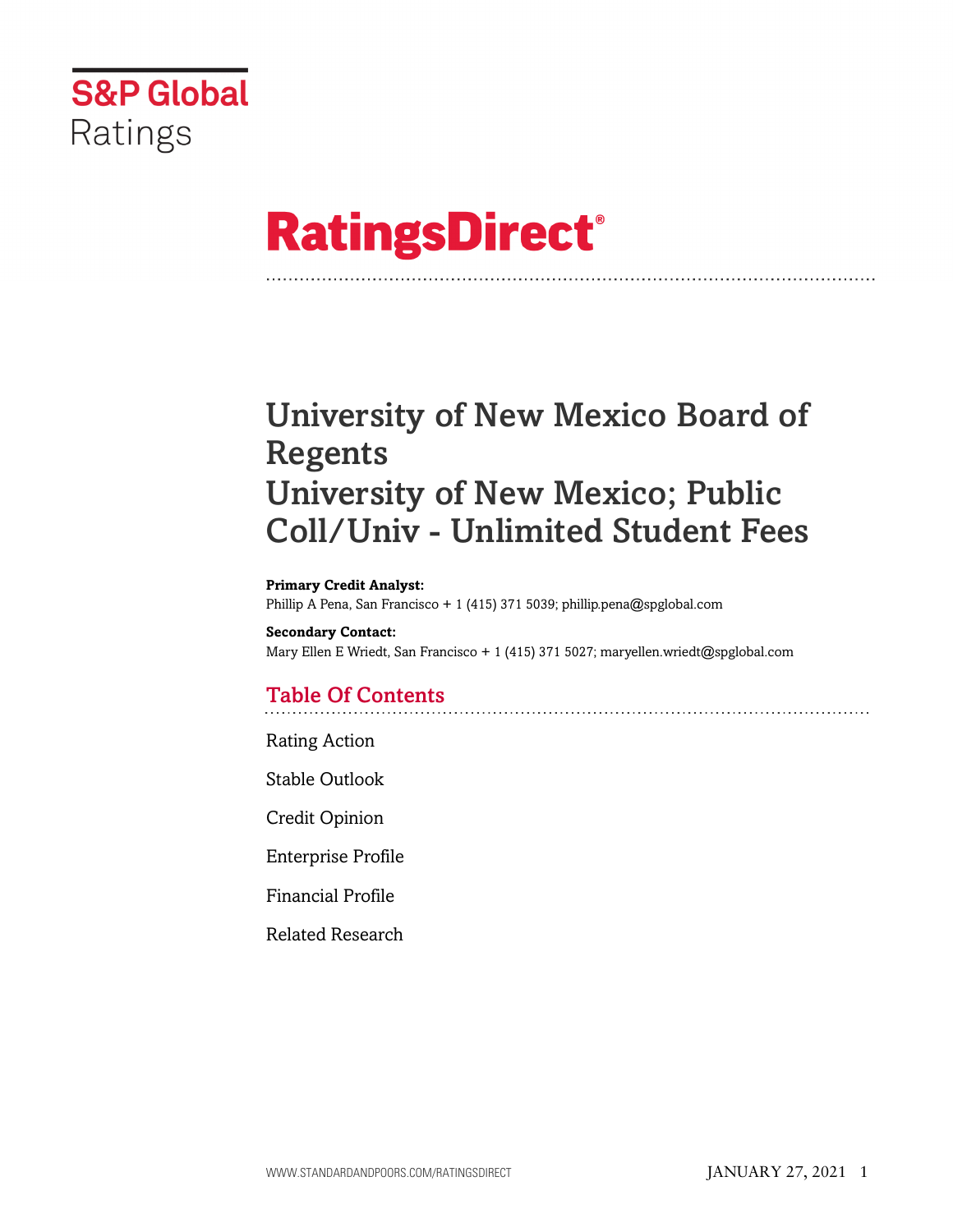# University of New Mexico Board of Regents University of New Mexico; Public Coll/Univ - Unlimited Student Fees

| <b>Credit Profile</b>                                                                                    |            |          |  |  |
|----------------------------------------------------------------------------------------------------------|------------|----------|--|--|
| US\$80.0 mil taxable subordinate ln sys rfdg rev bnds (University of New Mexico) ser 2021 due 06/01/2035 |            |          |  |  |
| Long Term Rating                                                                                         | AA-/Stable | New      |  |  |
| University of New Mexico Brd of Regents, New Mexico                                                      |            |          |  |  |
| University of New Mexico, New Mexico                                                                     |            |          |  |  |
| Univ of New Mexico Brd of Regents (University of New Mexico)                                             |            |          |  |  |
| Long Term Rating                                                                                         | AA-/Stable | Affirmed |  |  |

# <span id="page-1-0"></span>Rating Action

S&P Global Ratings assigned its 'AA-' rating to The Regents of The University of New Mexico's series 2021 taxable subordinate-lien system revenue bonds. At the same time, S&P Global Ratings affirmed its 'AA-'long-term rating on the University of New Mexico's (UNM) outstanding various senior- (closed) and subordinate-lien system revenue bonds. The subordinate-lien bonds are rated on par with the senior-lien bonds (\$1.6 million outstanding at fiscal year-end 2020) because the senior-lien indenture is closed. In addition, S&P Global Ratings affirmed the 'AA-' long-term component of its rating on the university's existing series 2001, 2002B, and 2002C variable-rate demand bonds. The 'A-1+' short-term component of this rating remains unchanged. The long-term rating on the variable-rate demand bonds reflects UNM's creditworthiness, and the short-term rating is based on bank liquidity support, in the event of an unremarketed tender, from U.S. Bank (scheduled to expire on Oct. 30, 2023). The outlook is stable.

Post-issuance of the series 2021 bonds, the university will have \$465.1 million of outstanding debt, which includes the separately secured hospital revenue bonds (\$86.3 million); excluding the hospital debt, university debt totals \$378.8 million. The anticipated \$80 million issuance will be used to refund the university's series 2014A and 2014C bonds for savings. The university's debt is secured by what we consider an unlimited student fee obligation of the university due to the broad pledge. Specifically excluded from the system bond pledge are hospital revenue and state operating appropriations. Maximum annual debt service (MADS) on university debt is \$35.58 million and occurs in fiscal 2022, equivalent to a 1.4% MADS burden, which we view as low and manageable. Currently, it is our understanding that the university has very limited additional debt plans over the next two years.

In response to the COVID-19 pandemic, the University of New Mexico transitioned to online learning in spring 2020. Residential halls were closed, and refunds for room and board totaling about \$1.5 million were issued to students. In fall 2020, classes were taught in a hybrid format, with about 25% of classes having an in-person component, and the remainder online. We understand spring 2021 will also use a similar hybrid format. Full-time-equivalent (FTE) enrollment fell by 2.5% in fall 2020, attributed in part to the COVID-19 pandemic. Despite the decline, we note on a headcount basis that the university's total international enrollment grew by 30% to 1,000 students in fall 2020, which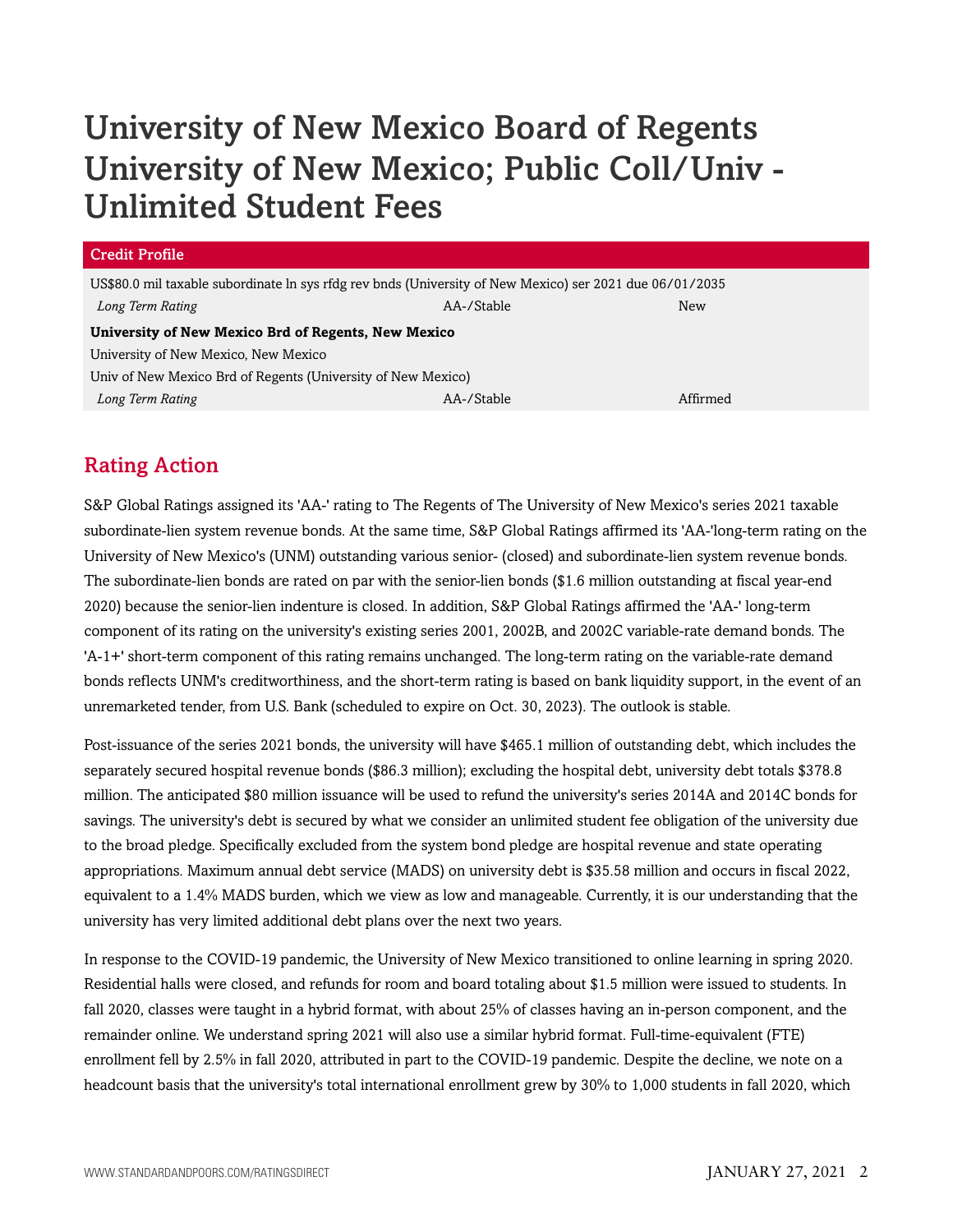we consider solid. The university has 527 beds available to students (the campus is mostly commuter), and has socially distanced the dorms and implemented personal protective equipment requirements in order to prevent the spread of COVID-19. Auxiliary operations make up about 1.5% of fiscal 2019 operating revenues. Through the Coronavirus Aid, Relief, and Economic Security (CARES) Act, UNM received \$17,396,526 in funding, of which \$9,933,404 was designated for institutional costs of the university, with the remainder to be used as direct aid for students. Based on draft audited results, the university had a small and near break-even operating deficit in fiscal 2020, which we view as modest given the pressures associated with the pandemic. Based on the Coronavirus Response and Relief Supplemental Appropriations Act (CRRSA) data, we anticipate up to \$22.4 million in additional institutional aid in fiscal 2021. We note that despite operating losses, the university has sufficient liquidity to handle short-term disruptions, in our view, with a majority of assets classified as level 1 investments.

### Credit overview

We assessed UNM's enterprise profile as strong, reflecting its role as the flagship higher educational institution of the state. UNM's enterprise profile also maintains solid retention, improving selectivity, and continued improvement in already-robust matriculation rates, which are offset by continued FTE enrollment declines. We assessed UNM's financial profile as very strong, characterized by robust and growing available resources, a low debt burden, and modestly negative full-accrual operating margins anticipated in fiscal 2020. We believe these credit factors, combined, lead to an indicative stand-alone credit profile of 'a+'. As our criteria indicate, the final rating can be within one notch of the indicative credit level. In our opinion, the 'AA-' rating on the university's bonds better reflects UNM's robust balance sheet relative to those of peers.

The ratings further reflect our view of:

- UNM's healthy available resource ratios for the rating category, with adjusted fiscal 2019 unrestricted net assets (UNA) equal to 200% of pro forma debt and a robust 37% of operations;
- UNM's low, 1.4% debt burden based on MADS of \$35.6 million in 2022 and fiscal 2019 expenses; and
- Recent improvement in UNM's selectivity, applications, and matriculation rate, which we believe could begin to improve the university's overall demand profile.

Partially offsetting credit factors include UNM's:

- Enrollment challenges, with continued and significant FTE declines over the last several years and the expectation that they will continue;
- History of full-accrual operating deficits, including a negative 1.7% operating margin for fiscal 2019, and management's anticipation of a slightly negative and near break-even result for fiscal 2020; and
- High dependence on health care revenue, which makes up nearly 52% of the university's operating revenue.

The stable outlook reflects our expectation that available resources will remain stable or grow, operating margins will not deteriorate significantly, and fundraising will remain robust. Although we expect some pressure to FTE enrollment over the next year, we believe the university is taking steps to address the declines.

UNM is the largest of New Mexico's seven four-year universities in terms of enrollment. UNM offers bachelor's,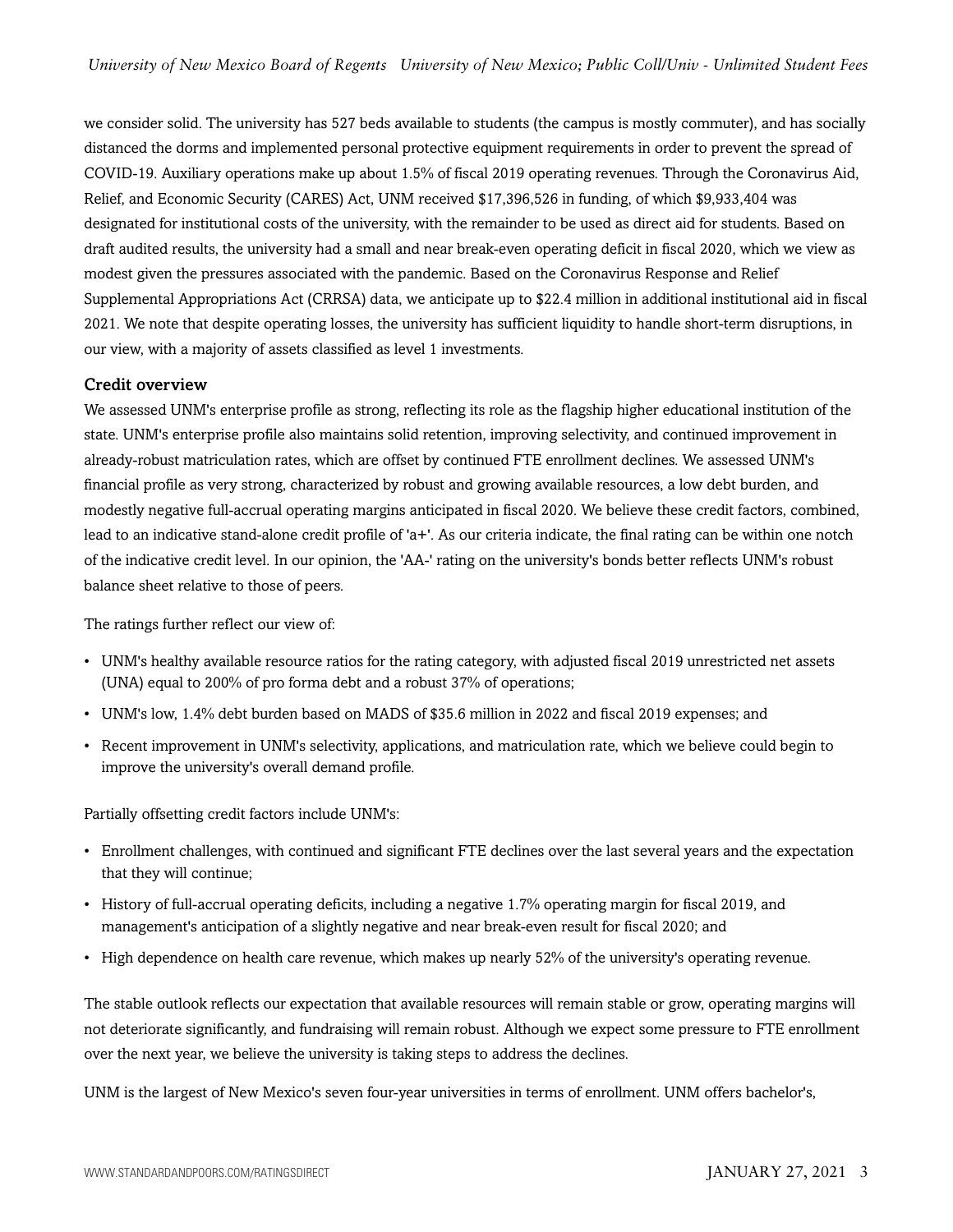master's, and doctorate degrees, as well as various professional degrees (medicine, law, pharmacy, and architecture). There are four branch campuses--in Gallup, Los Lunas (Valencia), Taos, and Los Alamos--and two graduate studies centers, in Santa Fe and Los Alamos. An academic center in Rio Rancho has been transitioned to a health sciences campus that leverages the relationship with UNM Sandoval Regional Medical center to increase the health care workforce for New Mexico. The Health Sciences Center (HSC) is the state's only Academic Medical Center and the largest integrated health care treatment, research, and education organization. Management reports that UNM is one of only four institutions in the U.S. classified as both a Hispanic Serving Institution and a Carnegie Doctoral/Research University Extensive institution.

### Environmental, social, and governance (ESG) factors

UNM's leadership moved classes entirely online in spring 2020 in order to protect student health and public health and safety, and to limit COVID-19-associated social risks, and transitioned to a hybrid model for both fall 2020 and spring 2021. We view COVID-19-related health-and-safety issues as a social risk under our ESG factors, because of the uncertainty surrounding the virus' duration and the unknown effect it will have on enrollment. Despite elevated social risks, we consider University of New Mexico's environmental and governance risks to be in line with our view of the sector standard.

# <span id="page-3-0"></span>Stable Outlook

#### Downside scenario

We could consider a negative rating action during the outlook period if the university's enrollment declines materially, the university operations further weaken from their current level, the HSC's operations become pressured or UNM's available resources decline, or UNM issues a significant amount of additional debt. Further unforeseen pressures from the pandemic that cause material weakening of demand, finances, or the trajectory of the school's plan to mitigate the effects of the COVID-19 outbreak may also result in a negative rating action.

# Upside scenario

We could consider a positive rating action during the outlook period if FTE enrollment begins to show a trend of growth, operations continue to improve, and debt and financial resources remain stable or improve further.

# <span id="page-3-1"></span>Credit Opinion

# <span id="page-3-2"></span>Enterprise Profile

# Economic fundamentals

In our view, UNM has good geographic diversity; however, New Mexico residents accounted for approximately 84% of the total fall 2020 undergraduate enrollment for all campuses. Therefore, the New Mexico GDP per capita of \$46,948 anchors our assessment of UNM's economic fundamentals.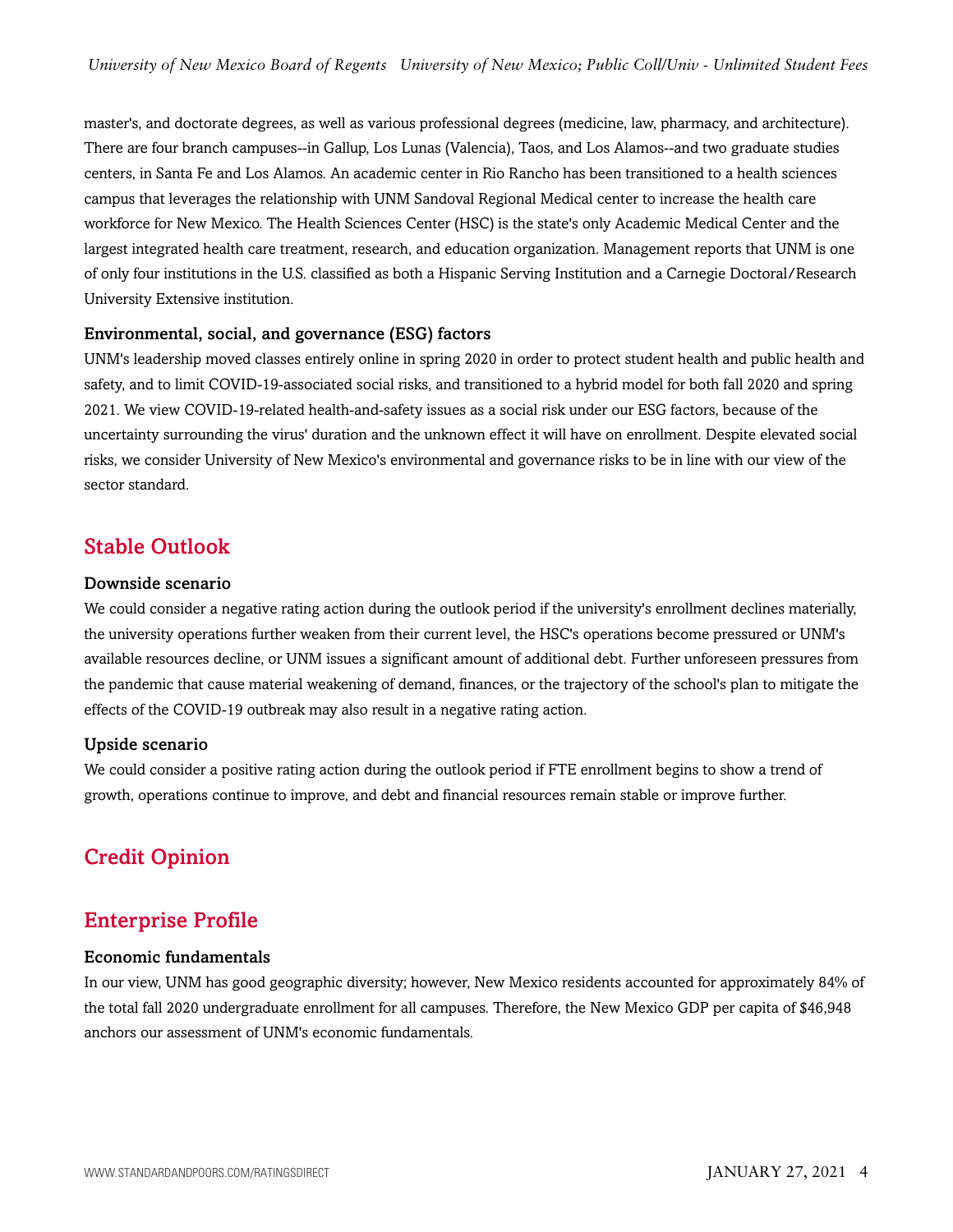### Market position and demand

FTE enrollment has seen a sustained trend of decline for the last several years, most recently falling 3.5% in fall 2020 to 18,171 from 18,883 in the previous year. We note that the trend of decline has at least partly been offset by the university's strategic enrollment plan, as the 3.5% decline in fall 2020 was the lowest level of decline in the last three years, and occurred concurrently with COVID-19. The university's new strategic enrollment plan has targeted an increased number of out-of-state students in addition to leveraging online learning capabilities to outreach to students at all levels, including graduate students, and the university also engaged enrollment consultants in order to create an optimal new demand strategy. We note that applications increased to 13,918, or by 18%, compared to the previous fall, and that selectivity improved to a 54% acceptance rate in fall 2020 from 66% in the year prior. About 37% of students matriculated in fall 2020, an increase from 36% in the prior year. Student quality is slightly above the national average, with entering first-years' average ACT scores typically about 22.3. Retention rates are also solid at 77% for fall 2020. We would view further improvement in the university's demand and enrollment profile as a positive credit factor. We note that in addition to the above-mentioned strategy, the university has created the Lobo First Year Promise scholarship, a "last dollar" program that would cover any tuition and fees not covered by federal and state aid.

Tuition rates for in-state undergraduate students totaled \$6,740 for the 2020-2021 academic year, an increase of 20.7% from \$5,586 in the previous year. Despite the increase, we note general improvement in the university's demand metrics relative to years past. In-state, undergraduate tuition and fees remain competitive, in our view, aided by the state-sponsored scholarship program, which is funded by lottery revenue. The lottery fund was established in 1996 for scholarships and is funded with proceeds of lottery sales in New Mexico. The fund supports tuition, but not mandatory fees or room and board charges.

#### Management and governance

A seven-member board of regents appointed by the governor for six-year staggered terms manages the university. We view the board as capable, and expect, despite recent UNM board changes due to normal turnover, continued board strength.

The senior management team has seen relative stability after a number of changes several years ago. Since our last review, the university has hired a general counsel and chief of equity and inclusion. Aside from this, the university president, Dr. Garnett S. Stokes, is in her third year as president. We note recent hires within the last few years include a senior vice president for finance and administration, a new provost, a new vice president for diversity, and a new vice president for enrollment management. We view the management team as experienced and capable, having guided the university through the onset of the pandemic while improving demand and achieving a near break-even operating deficit.

UNM updates its strategic plan every three to five years, according to management, and the plan has goals, strategies, and key performance indicators that the university follows to realize its ambitions. In addition, UNM has a risk assessment plan administered by its internal audit department that is overseen by the board of regents' audit committee and includes completion of an annual risk assessment matrix.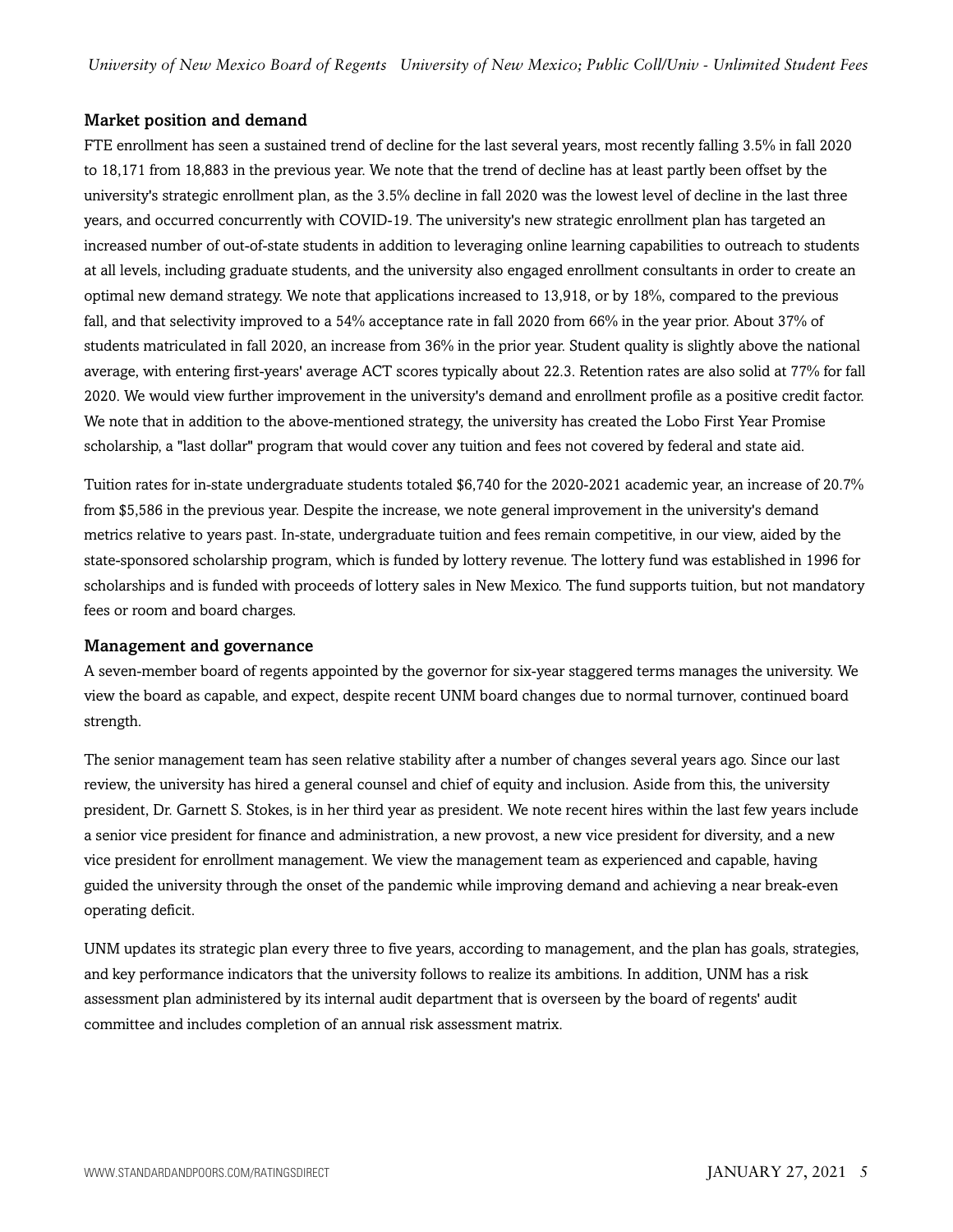# <span id="page-5-0"></span>Financial Profile

### Financial management policies

UNM annually produces full-accrual-based, independently audited financial statements that have not had any qualifications for several years. Modified accrual financial reports are presented to the university governing body on a monthly basis. Cash and debt management functions are centralized in the university's controller's office and in the Office of Planning, Budget & Analysis, and according to management, these offices work hand in hand to handle cash management, debt, and investment functions. UNM has comprehensive reserves and liquidity, investment management, and debt management policies that it routinely follows, which we consider best practice.

### Financial performance

The university's revenue mix is a credit strength, in our opinion. We note that audited fiscal 2020 results were unavailable; however, we used draft statements as part of our analysis. For the fiscal year ended June 30, 2019, consolidated operating revenue included net patient services (52.2%), state operating appropriations (12.6%), grants and contracts (11.5%), and gross tuition and fees (10.1%). Operating appropriations have shown a trend of growth over the past three fiscal years. The management team indicates that it expects modest increases in state funding for fiscal 2020 and beyond, which we would view positively.

Based on draft fiscal 2020 data, consolidated financial operations for the university (including substantial HSC clinical revenue) have achieved their best operating result of the recent past, and management expects to achieve a small near-break even operating result on a full-accrual basis. Fiscal 2019 and fiscal 2018 ended with full-accrual operating deficits of negative 1.7% and negative 1.6%, respectively. We attribute the improvement in operating revenues to a number of factors, including an improvement in health care revenues, and a less severe drop in enrollment following several years of steep declines. The tuition discount rate is high for a public university at 35.8%, which we believe has the potential to affect operating results over time. Despite this decline in operating revenues, we note that the university is much less dependent on student-generated revenues (10.1% dependence) relative to peers, and believe that should the university's enrollment stabilize or improve, operating deficits could return to positive performance. We note that in each of the last several years, UNM was positive on a cash basis.

# UNM Health System operations

We view UNM Health System operations as presenting incremental risk to the university owing to the vagaries of health care reimbursement and constant spending pressures. However, UNM Health System regularly produces a positive bottom line, and its principal affiliate, UNM Hospital, generates sufficient positive net income to support hospital-secured debt service on about \$86.3 million of bonds. While the majority of revenue comes from patient service income, positive operating margins depend on proceeds of a voted mill levy from Bernalillo and Sandoval counties and sufficient revenue-generating capacity to service required intergovernmental transfers for the state's Medicaid program The mill levy was reapproved by voters in Bernalillo County in 2016; the mill levy in Sandoval County was reapproved in 2018.

Health system operations include revenue from the 537-bed tertiary UNM Hospital including a children's hospital, an adult psychiatric center, a child psychiatric center, a cancer research and treatment center, an adult substance abuse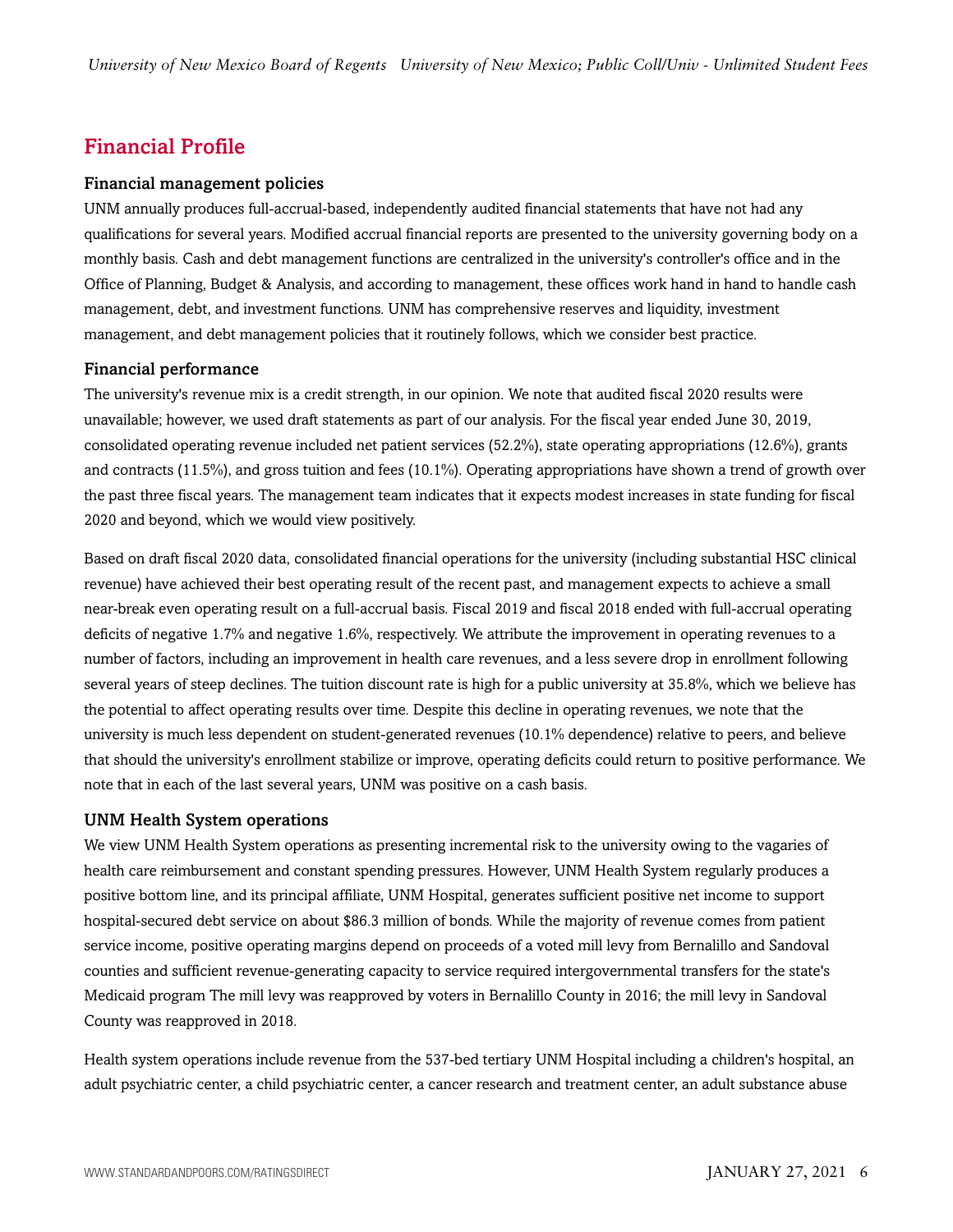program, a center for developmental disabilities, and 60 additional beds related to the new Sandoval Regional Medical Center. Inpatient volumes have been flat over the past two years as the health system has focused on management of care in primary and specialty outpatient clinics. In fiscal 2020, UNM Hospital generated a substantial \$95.9 million positive bottom line, up from fiscal 2019's positive \$27 million. We note this margin is the strongest in the last several years.

#### Available resources

When we adjust for the pension liability, UNM's adjusted UNA for debt for fiscal 2019 increased by 6.2% from the previous year to about \$982.9 billion. UNM's adjusted UNA for operations also increased by 6.2% to \$921.8 billion. Fiscal 2019 adjusted UNA to debt and to operating expense are 200% and 37%, respectively. We note that, based on draft audited results for fiscal 2020, adjusted UNA are anticipated to grow further. We view these available resource ratios as consistent with the rating category. However, the financial resource ratio relative to debt may be slightly overstated, as it does not adjust for two large privatized housing projects.

Current market value in the consolidated investment fund was \$495 million as of November 2020. Invested funds were, in our opinion, diverse, and have a one-year target allocation as follows: They included a mix of equities (50.6%), fixed income and cash (12.8%), hedge funds (18.1%), private investments (15.2%), and real assets (3.4%). Most university and foundation endowments are consolidated for investment purposes in a consolidated investment fund. The foundation's spending draw for quasi and permanent endowment is a fairly standard formula varying between 4% and 6% of a trailing 20-quarter market value. As is typical of many public universities, the endowment draw does not represent a significant source of general operating income.

We note that two large privatized student housing projects funded from equity by a third party and totaling approximately \$77 million are currently in service. According to university officials, the university has no actual or potential financial exposure to these facilities; however, consistent with our published criteria, we view the university's available resource ratio relative to debt as potentially overstated since the costs of the projects are not included in the university's debt numbers, but view resources relative to operations as solid. We consider the student housing facilities to have high connectivity to the university because they are integral to its academic strategies--one facility is on university property, and one will become an asset of the university on completion of the associated long lease terms.

The university had been in the midst of a \$1 billion comprehensive campaign, which began in 2006 and closed in fiscal 2020. Management reports that fundraising is successful and that the university has raised \$1.1 billion on its \$1 billion goal. We view this fundraising as strong and would view further success in fundraising positively.

# Debt and contingent liabilities

The university's outstanding debt post-issuance will total \$465.1 million, which is inclusive of the separately secured hospital revenue bonds (\$86.3 million). We view UNM's MADS burden as manageable at 1.4% of fiscal 2019 operating expenses. The university's debt profile (excluding the fixed-rate hospital bonds) is about 83% fixed rate and 17% variable rate.

The \$86.3 million outstanding of series 2015 hospital mortgage revenue bonds, not rated by S&P Global Ratings, were issued to refund the series 2004 hospital mortgage revenue bonds. Hospital revenue bonds are secured by net income from the hospital and a Federal Housing Administration mortgage. Internally, hospital operations are distinct from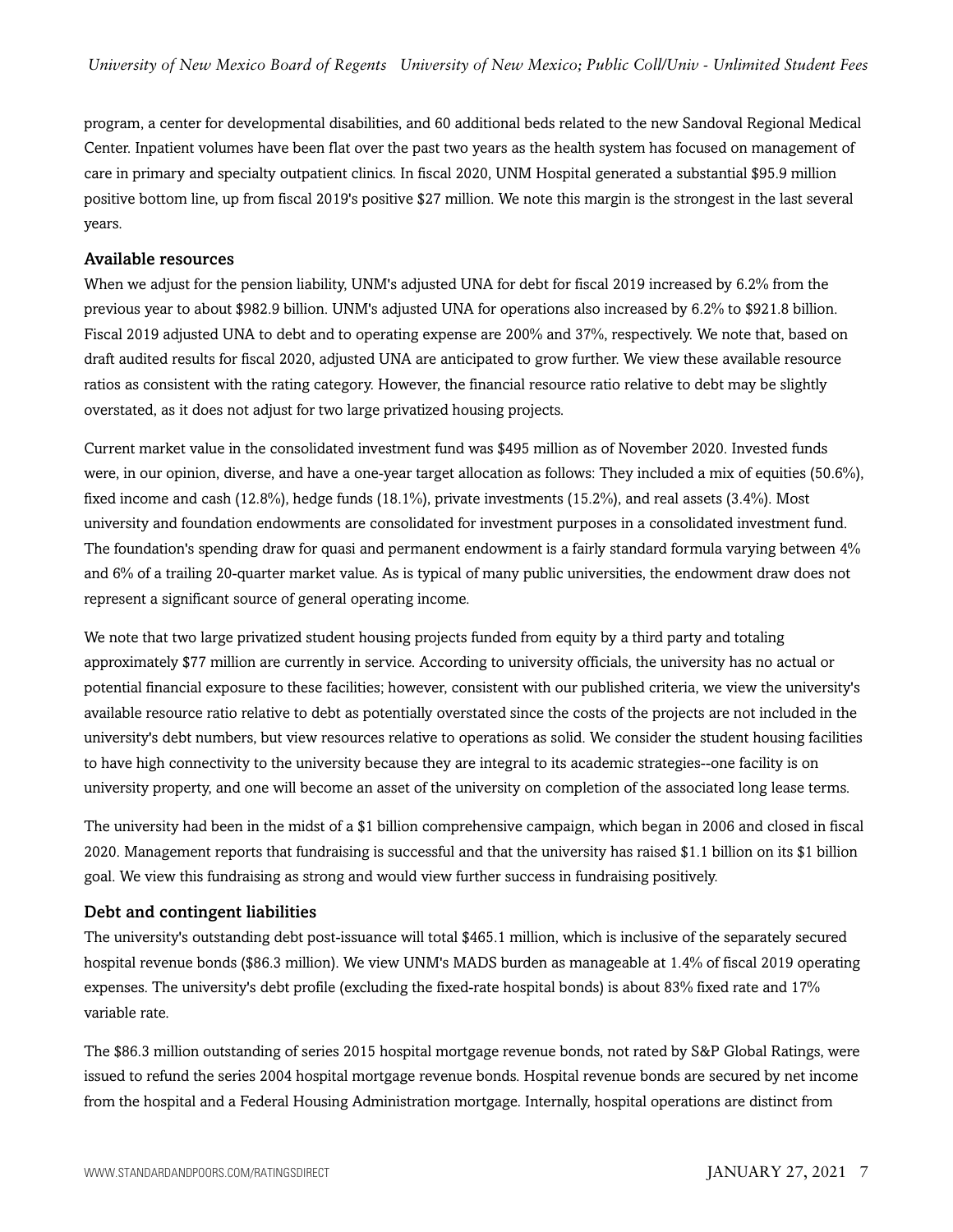general academic operations, and net hospital revenue has not been used to secure university debt. While other revenue of the university are not pledged to the hospital debt, we view the hospital as an integral part of the university.

As of its fiscal year-end 2020, the university had six swap agreements outstanding with highly rated counterparties with total notional amounts of \$83.9 million as of June 30, 2020: five with JP Morgan Chase Bank N.A. and one with Royal Bank of Canada. We believe there is minimal degree of issuer termination risk, due to the wide spread between the rating on the university and the termination trigger, limited counterparty risk due to the high ratings associated with the counterparties, and moderate economic viability of the swap portfolio over stressful economic cycles.

| <b>University of New Mexico--Enterprise And Financial Statistics</b> |                               |        |            |            |            |
|----------------------------------------------------------------------|-------------------------------|--------|------------|------------|------------|
|                                                                      | --Fiscal year ended June 30-- |        |            |            |            |
|                                                                      | 2021                          | 2020   | 2019       | 2018       | 2017       |
| <b>Enrollment and demand</b>                                         |                               |        |            |            |            |
| Headcount                                                            | 22,244                        | 22,792 | 24,393     | 26,278     | 27,060     |
| Full-time equivalent                                                 | 18,171                        | 18,833 | 20,245     | 21,982     | 22,857     |
| Freshman acceptance rate (%)                                         | 53.8                          | 66.3   | 69.6       | 66.9       | 58.7       |
| Freshman matriculation rate (%)                                      | 37.2                          | 33.2   | 36.0       | 43.1       | 39.5       |
| Undergraduates as a $\%$ of total enrollment ( $\%$ )                | 70.9                          | 70.9   | 71.0       | 72.0       | 72.6       |
| Freshman retention (%)                                               | 77.0                          | 77.3   | 73.6       | 78.2       | 80.1       |
| Graduation rates (six years) (%)                                     | 52.3                          | 53.7   | 49.9       | 52.3       | 44.4       |
| <b>Income statement</b>                                              |                               |        |            |            |            |
| Adjusted operating revenue (\$000s)                                  | N.A.                          | N.A.   | 2,475,826  | 2,366,490  | 2,368,077  |
| Adjusted operating expense (\$000s)                                  | N.A.                          | N.A.   | 2,518,658  | 2,403,842  | 2,418,189  |
| Net adjusted operating income (\$000s)                               | N.A.                          | N.A.   | (42, 832)  | (37, 352)  | (50, 112)  |
| Net adjusted operating margin (%)                                    | N.A.                          | N.A.   | (1.70)     | (1.55)     | (2.07)     |
| Estimated operating gain/loss before<br>depreciation (\$000s)        | N.A.                          | N.A.   | 60,782     | 65,254     | 53,997     |
| Change in unrestricted net assets (UNA; \$000s)                      | N.A.                          | N.A.   | (228, 474) | (209, 795) | (144, 881) |
| State operating appropriations (\$000s)                              | N.A.                          | N.A.   | 310,785    | 299,100    | 301,845    |
| State appropriations to revenue (%)                                  | N.A.                          | N.A.   | 12.6       | 12.6       | 12.7       |
| Student dependence (%)                                               | N.A.                          | N.A.   | 10.1       | 11.1       | 11.1       |
| Health care operations dependence (%)                                | N.A.                          | N.A.   | 52.2       | 51.6       | 50.3       |
| Research dependence (%)                                              | N.A.                          | N.A.   | 11.5       | 12.4       | 12.3       |
| Endowment and investment income dependence<br>$(\%)$                 | N.A.                          | N.A.   | 1.8        | 1.2        | 1.3        |
| <b>Debt</b>                                                          |                               |        |            |            |            |
| Outstanding debt (\$000s)                                            | N.A.                          | N.A.   | 479,805    | 504,157    | 526,929    |
| Proposed debt (\$000s)                                               | N.A.                          | N.A.   | 76,115     | N.A.       | N.A.       |
| Total pro forma debt (\$000s)                                        | N.A.                          | N.A.   | 491,630    | N.A.       | N.A.       |
| Pro forma MADS                                                       | N.A.                          | N.A.   | N.A.       | N.A.       | N.A.       |
| Current debt service burden (%)                                      | N.A.                          | N.A.   | 2.02       | 2.08       | 1.98       |
| Current MADS burden (%)                                              | N.A.                          | N.A.   | 1.46       | 1.53       | 1.52       |
| Pro forma MADS burden (%)                                            | N.A.                          | N.A.   | 1.4        | N.A.       | N.A.       |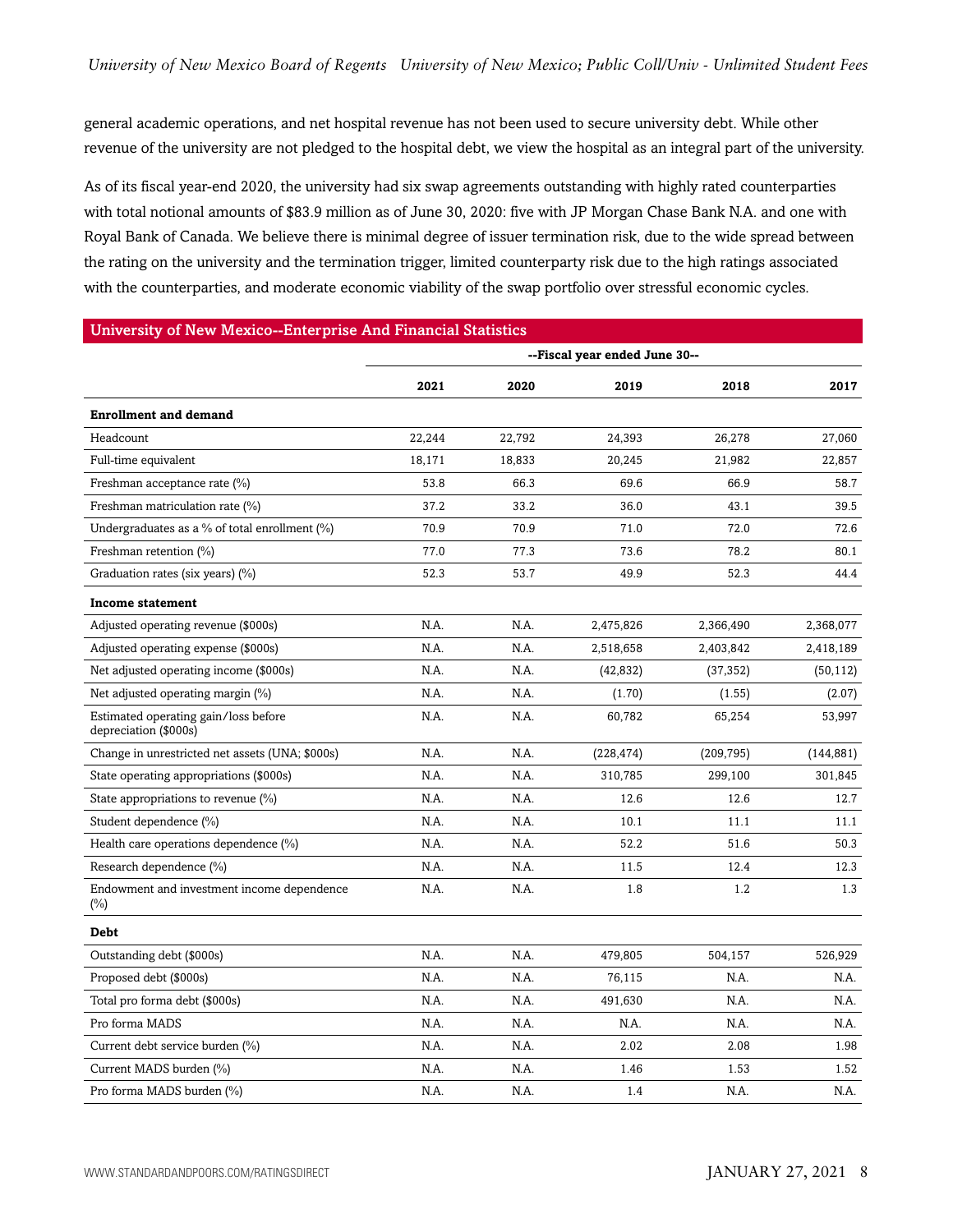| University of New Mexico--Enterprise And Financial Statistics (cont.) |                               |      |            |            |           |
|-----------------------------------------------------------------------|-------------------------------|------|------------|------------|-----------|
|                                                                       | --Fiscal year ended June 30-- |      |            |            |           |
|                                                                       | 2021                          | 2020 | 2019       | 2018       | 2017      |
| <b>Financial resource ratios</b>                                      |                               |      |            |            |           |
| Endowment market value (\$000s)                                       | N.A.                          | N.A. | 459,892    | 454,900    | 424,000   |
| Related foundation market value (\$000s)                              | N.A.                          | N.A. | 235,978    | 229,559    | 211,135   |
| Cash and investments (\$000s)                                         | N.A.                          | N.A. | 1,205,514  | 1,194,004  | 1,159,071 |
| UNA (\$000s)                                                          | N.A.                          | N.A. | (766, 347) | (537, 873) | (328,078) |
| Adjusted UNA (\$000s)                                                 | N.A.                          | N.A. | 921,807    | 867,633    | 837,479   |
| Cash and investments to operations (%)                                | N.A.                          | N.A. | 47.9       | 49.7       | 47.9      |
| Cash and investments to debt (%)                                      | N.A.                          | N.A. | 251.3      | 236.8      | 220.0     |
| Cash and investments to pro forma debt $(\%)$                         | N.A.                          | N.A. | 245.2      | N.A.       | N.A.      |
| Adjusted UNA to operations (%)                                        | N.A.                          | N.A. | 36.6       | 36.1       | 34.6      |
| Adjusted UNA plus debt service reserve to debt<br>$(\%)$              | N.A.                          | N.A. | 204.8      | 183.5      | 169.4     |
| Adjusted UNA plus debt service reserve to pro<br>forma debt $(\%)$    | N.A.                          | N.A. | 199.9      | N.A.       | N.A.      |
| Average age of plant (years)                                          | N.A.                          | N.A. | 15.4       | 14.9       | 14.1      |
| OPEB liability to total liabilities (%)                               | N.A.                          | N.A. | 3.9        | 4.2        | 5.6       |

N.A.--Not available. MADS--Maximum annual debt service. Total adjusted operating revenue = unrestricted revenue less realized and unrealized gains/losses and financial aid. Total adjusted operating expense = unrestricted expense plus financial aid expense. Net operating margin = 100\*(net adjusted operating income/adjusted operating expense). Student dependence =  $100*($ gross tuition revenue + auxiliary revenue) / adjusted operating revenue. Current debt service burden = 100\*(current debt service expense/adjusted operating expenses). Current MADS burden = 100\*(maximum annual debt service expense/adjusted operating expenses). Cash and investments = cash + short-term and long-term investments. Adjusted UNA = Unrestricted net assets + unrestricted net assets of the foundation. Average age of plant = accumulated depreciation/depreciation and amortization expense.

# <span id="page-8-0"></span>Related Research

Through The ESG Lens 2.0: A Deeper Dive Into U.S. Public Finance Credit Factors, April 28, 2020

| Ratings Detail (As Of January 27, 2021)                                                                               |                    |          |  |  |
|-----------------------------------------------------------------------------------------------------------------------|--------------------|----------|--|--|
| University of New Mexico sub lien sys rfdg & imp rev bnds                                                             |                    |          |  |  |
| Long Term Rating                                                                                                      | AA-/Stable         | Affirmed |  |  |
| University of New Mexico sub lien sys rfdg & imp rev bnds                                                             |                    |          |  |  |
| Long Term Rating                                                                                                      | AA-/Stable         | Affirmed |  |  |
| University of New Mexico Brd of Regents, New Mexico                                                                   |                    |          |  |  |
| University of New Mexico, New Mexico                                                                                  |                    |          |  |  |
| University of New Mexico Brd of Regents subordinate lien sys imp bnds (University of New Mexico)                      |                    |          |  |  |
| Long Term Rating                                                                                                      | AA-/Stable         | Affirmed |  |  |
| University of New Mexico Brd of Regents (University of New Mexico) gross rev bnds ser 1992A-C dtd 10/01/1992 due 2022 |                    |          |  |  |
| Long Term Rating                                                                                                      | AA-/Stable         | Affirmed |  |  |
| University of New Mexico Brd of Regents (University of New Mexico) PCU USF                                            |                    |          |  |  |
| Long Term Rating                                                                                                      | $AA$ -/A-1+/Stable | Affirmed |  |  |
| University of New Mexico Brd of Regents (University of New Mexico) PCU USF                                            |                    |          |  |  |
| Long Term Rating                                                                                                      | $AA$ -/A-1+/Stable | Affirmed |  |  |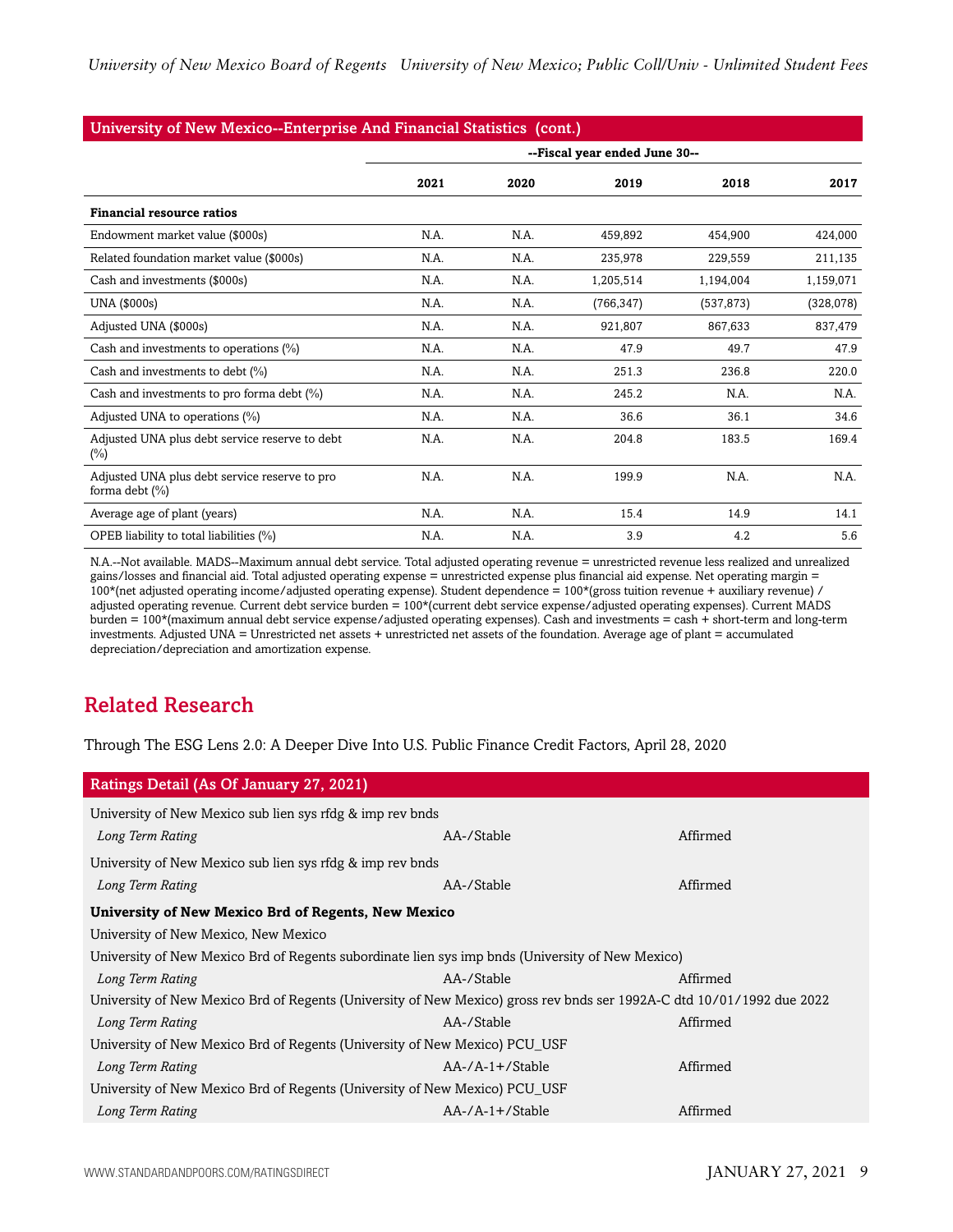| Ratings Detail (As Of January 27, 2021) (cont.)                                                               |                    |          |  |  |
|---------------------------------------------------------------------------------------------------------------|--------------------|----------|--|--|
| University of New Mexico Brd of Regents (University of New Mexico) PCU_USF                                    |                    |          |  |  |
| Long Term Rating                                                                                              | $AA$ -/A-1+/Stable | Affirmed |  |  |
| University of New Mexico Brd of Regents (University of New Mexico) Taxable Subordinate Lien sys rfdg rev bnds |                    |          |  |  |
| Long Term Rating                                                                                              | AA-/Stable         | Affirmed |  |  |
|                                                                                                               |                    |          |  |  |